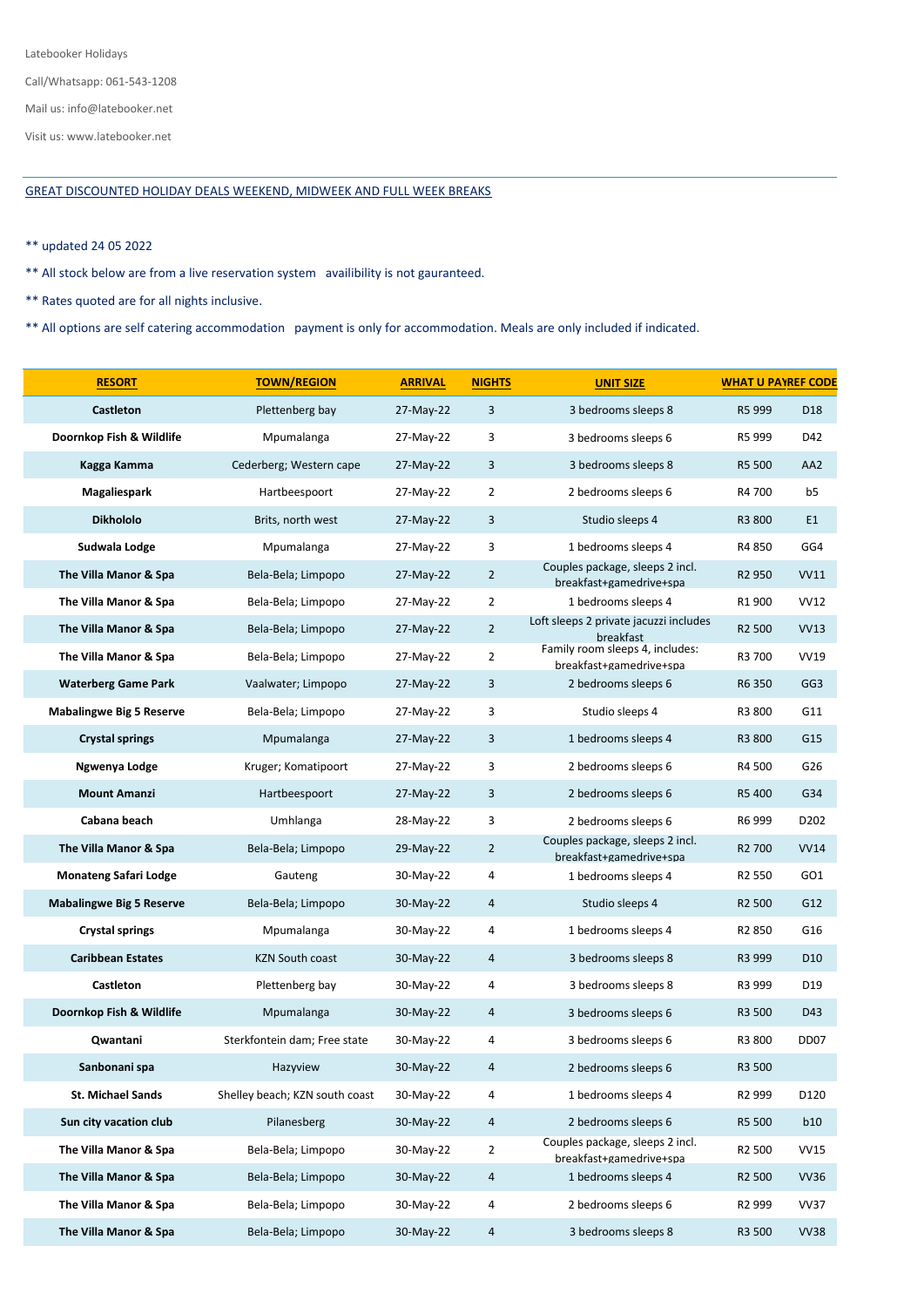| The Villa Manor & Spa           | Bela-Bela; Limpopo       | 31-May-22   | 2              | Couples package, sleeps 2 incl.<br>breakfast+gamedrive+spa | R2 500             | <b>VV16</b>       |
|---------------------------------|--------------------------|-------------|----------------|------------------------------------------------------------|--------------------|-------------------|
| La Lucia Sands                  | Umhlanga                 | $1$ -Jun-22 | $\overline{7}$ | 3 bedrooms sleeps 6                                        | R8 999             | D <sub>62</sub>   |
| La Montagne                     | <b>Ballito</b>           | $1$ -Jun-22 | 7              | 2 bedrooms sleeps 4                                        | R8 999             | D65               |
| The Villa Manor & Spa           | Bela-Bela; Limpopo       | $1$ -Jun-22 | $\overline{2}$ | Couples package, sleeps 2 incl.<br>breakfast+gamedrive+spa | R <sub>2</sub> 500 | <b>VV17</b>       |
| <b>Crystal springs</b>          | Mpumalanga               | 3-Jun-22    | 3              | 2 bedrooms sleeps 4                                        | R3 999             | G17               |
| Ngwenya Lodge                   | Kruger; Komatipoort      | $3$ -Jun-22 | 3              | 2 bedrooms sleeps 6                                        | R4 500             | G27               |
| <b>Hazyview Cabanas</b>         | Mpumalanga               | 3-Jun-22    | 3              | 3 bedrooms sleeps 8                                        | R6 600             | G29               |
| <b>Mount Amanzi</b>             | Hartbeespoort            | $3-Jun-22$  | 3              | Studio sleeps 5                                            | R3 999             | G35               |
| Alpine heath                    | Drakensberg              | 3-Jun-22    | 3              | 3 bedrooms sleeps 6                                        | R6 999             | D140              |
| Castleton                       | Plettenberg bay          | $3$ -Jun-22 | 3              | 3 bedrooms sleeps 8                                        | R5 999             | D <sub>20</sub>   |
| Doornkop Fish & Wildlife        | Mpumalanga               | 3-Jun-22    | 3              | 3 bedrooms sleeps 6                                        | R5 999             | D44               |
| La Cote dazur                   | Margate                  | $3$ -Jun-22 | 3              | 3 bedrooms sleeps 8                                        | R6 999             | D <sub>53</sub>   |
| La Cote dazur                   | Margate                  | 3-Jun-22    | 3              | 2 bedrooms sleeps 6                                        | R5 999             | D55               |
| <b>Millstream Farm</b>          | Dullstroom               | $3$ -Jun-22 | 3              | 5 bedrooms sleeps 10                                       | R9 999             | D85               |
| Sabi River Sun                  | Hazyview                 | $3$ -Jun-22 | 3              | 2 bedrooms sleeps 6                                        | R5 999             | D103              |
| <b>San Lameer</b>               | <b>KZN South coast</b>   | 3-Jun-22    | 3              | 2 bedrooms sleeps 4                                        | R5 999             | DD <sub>08</sub>  |
| <b>Strand Pavillion</b>         | Strand; Western cape     | 3-Jun-22    | 3              | 1 bedrooms sleeps 4                                        | R5 800             | D126              |
| <b>Strand Pavillion</b>         | Strand; Western cape     | 3-Jun-22    | 3              | 2 bedrooms sleeps 6                                        | R5 999             | D127              |
| The Villa Manor & Spa           | Bela-Bela; Limpopo       | 3-Jun-22    | $\overline{2}$ | Couples package, sleeps 2 incl.<br>breakfast+gamedrive+spa | R <sub>2</sub> 950 | <b>VV18</b>       |
| The Villa Manor & Spa           | Bela-Bela; Limpopo       | $3$ -Jun-22 | $\overline{2}$ | Family room sleeps 4, includes:<br>breakfast+gamedrive+spa | R3 700             | <b>VV20</b>       |
| The Villa Manor & Spa           | Bela-Bela; Limpopo       | $3$ -Jun-22 | $\overline{2}$ | 3 bedrooms sleeps 8                                        | R4 500             | <b>VV21</b>       |
| The Villa Manor & Spa           | Bela-Bela; Limpopo       | $3$ -Jun-22 | $\overline{2}$ | 1 bedrooms sleeps 4                                        | R <sub>1</sub> 900 | <b>VV22</b>       |
| <b>Wilderness Dunes</b>         | Garden route             | 3-Jun-22    | 3              | 3 bedrooms sleeps 8                                        | R6 300             | D133              |
| Cabana beach                    | Umhlanga                 | 4-Jun-22    | 3              | 1 bedrooms sleeps 4                                        | R5 999             | D <sub>2</sub> 03 |
| Sodwana bay lodge               | KZN far north coast      | $4$ -Jun-22 | 3              | 2 bedrooms sleeps 8                                        | R5 999             | D113              |
| The Villa Manor & Spa           | Bela-Bela; Limpopo       | 5-Jun-22    | 2              | Couples package, sleeps 2 incl.<br>breakfast+gamedrive+spa | R2 700             | <b>VV23</b>       |
| <b>Monateng Safari Lodge</b>    | Gauteng                  | $6$ -Jun-22 | 4              | 1 bedrooms sleeps 4                                        | R <sub>2</sub> 550 | G02               |
| <b>Crystal springs</b>          | Mpumalanga               | $6$ -Jun-22 | 4              | 2 bedrooms sleeps 4                                        | R <sub>2</sub> 999 | G18               |
| <b>Hazyview Cabanas</b>         | Mpumalanga               | $6$ -Jun-22 | 4              | 3 bedrooms sleeps 8                                        | R3 999             | G30               |
| <b>Mount Amanzi</b>             | Hartbeespoort            | $6$ -Jun-22 | 4              | Studio sleeps 5                                            | R <sub>2</sub> 750 | G36               |
| <b>Caribbean Estates</b>        | KZN South coast          | 6-Jun-22    | 4              | 3 bedrooms sleeps 8                                        | R3 999             | D11               |
| Castleton                       | Plettenberg bay          | $6$ -Jun-22 | 4              | 3 bedrooms sleeps 8                                        | R3 999             | D <sub>21</sub>   |
| Doornkop Fish & Wildlife        | Mpumalanga               | $6$ -Jun-22 | 4              | 3 bedrooms sleeps 6                                        | R3 500             | D45               |
| <b>Dunkeld Country Estate</b>   | Dullstroom               | $6$ -Jun-22 | 4              | 3 bedrooms sleeps 8                                        | R3 700             | GG9               |
| Durban spa                      | Durban                   | $6$ -Jun-22 | 4              | 2 bedrooms sleeps 6                                        | R <sub>2</sub> 999 | D51               |
| La Cote dazur                   | Margate                  | $6$ -Jun-22 | $\overline{4}$ | 3 bedrooms sleeps 8                                        | R3 999             | D54               |
| La Cote dazur                   | Margate                  | $6$ -Jun-22 | 4              | 2 bedrooms sleeps 6                                        | R <sub>2</sub> 999 | D56               |
| <b>Mabalingwe Big 5 Reserve</b> | Bela-Bela; Limpopo       | $6$ -Jun-22 | 4              | 2 bedrooms sleeps 4                                        | R <sub>2</sub> 999 | D69               |
| <b>Mabula Game Lodge</b>        | Bela-Bela; Limpopo       | $6$ -Jun-22 | 4              | 2 bedrooms sleeps 6                                        | R4 999             | D78               |
| <b>Mabula Game Lodge</b>        | Bela-Bela; Limpopo       | $6$ -Jun-22 | $\overline{4}$ | 3 bedrooms sleeps 8                                        | R5 999             | D79               |
| Mount sheba                     | Pilgrimsrest; Mpumalanga | $6$ -Jun-22 | 4              | 2 bedrooms sleeps 6                                        | R <sub>2</sub> 999 | D89               |
| <b>Pine Lake Resort</b>         | Whiteriver; Mpumalanga   | $6$ -Jun-22 | 4              | 3 bedrooms sleeps 6                                        | R <sub>2</sub> 999 | D99               |
| Sabi River Sun                  | Hazyview                 | $6$ -Jun-22 | 4              | 2 bedrooms sleeps 6                                        | R3 500             | D104              |
| San Lameer                      | <b>KZN South coast</b>   | 6-Jun-22    | 4              | 2 bedrooms sleeps 4                                        | R <sub>2</sub> 999 | <b>DD09</b>       |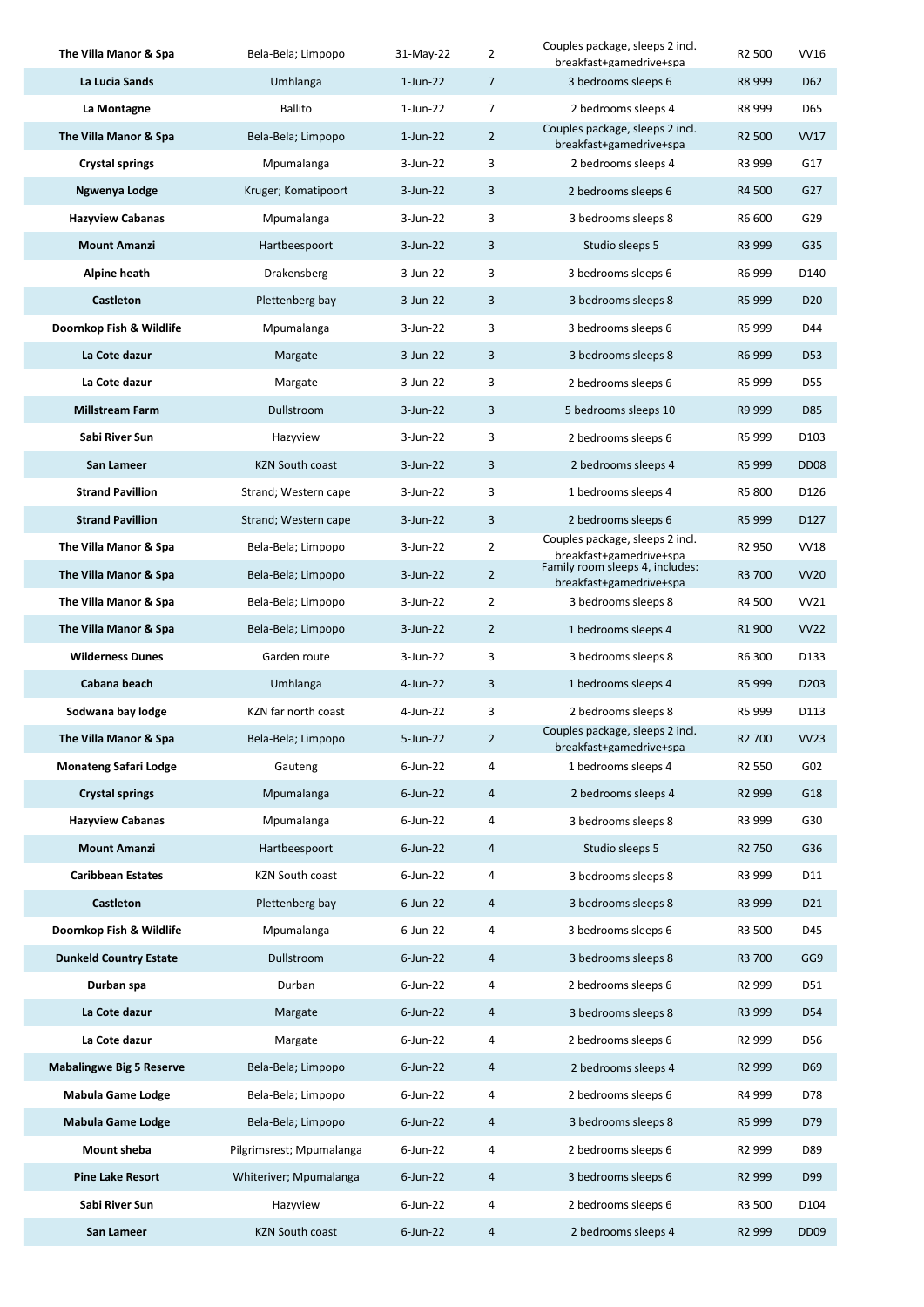| Seasons sport Spa resort        | Hartbeespoort                  | 6-Jun-22    | 4              | 3 bedrooms sleeps 8                                        | R3 500             | D111             |
|---------------------------------|--------------------------------|-------------|----------------|------------------------------------------------------------|--------------------|------------------|
| <b>St. Michael Sands</b>        | Shelley beach; KZN south coast | $6$ -Jun-22 | 4              | 1 bedrooms sleeps 4                                        | R <sub>2</sub> 999 | D121             |
| <b>Strand Pavillion</b>         | Strand; Western cape           | $6$ -Jun-22 | 4              | 2 bedrooms sleeps 6                                        | R <sub>2</sub> 999 | D128             |
| <b>Strand Pavillion</b>         | Strand; Western cape           | $6$ -Jun-22 | 4              | 3 bedrooms sleeps 8                                        | R3 500             | D129             |
| The Villa Manor & Spa           | Bela-Bela; Limpopo             | $6$ -Jun-22 | $\overline{2}$ | Couples package, sleeps 2 incl.<br>breakfast+gamedrive+spa | R <sub>2</sub> 500 | <b>VV24</b>      |
| The Villa Manor & Spa           | Bela-Bela; Limpopo             | $6$ -Jun-22 | 4              | 1 bedrooms sleeps 4                                        | R <sub>2</sub> 500 | <b>VV39</b>      |
| The Villa Manor & Spa           | Bela-Bela; Limpopo             | 6-Jun-22    | 4              | 2 bedrooms sleeps 6                                        | R <sub>2</sub> 999 | <b>VV40</b>      |
| The Villa Manor & Spa           | Bela-Bela; Limpopo             | $6$ -Jun-22 | 4              | 3 bedrooms sleeps 8                                        | R3 500             | <b>VV41</b>      |
| <b>Wilderness Dunes</b>         | Garden route                   | $6$ -Jun-22 | 4              | 3 bedrooms sleeps 8                                        | R3 500             | D134             |
| The Villa Manor & Spa           | Bela-Bela; Limpopo             | 7-Jun-22    | $\overline{2}$ | Couples package, sleeps 2 incl.<br>breakfast+gamedrive+spa | R <sub>2</sub> 500 | <b>VV25</b>      |
| La Lucia Sands                  | Umhlanga                       | 8-Jun-22    | 7              | 3 bedrooms sleeps 6                                        | R8 800             | G09              |
| La Lucia Sands                  | Umhlanga                       | 8-Jun-22    | $\overline{7}$ | 3 bedrooms sleeps 6                                        | R8 999             | D63              |
| The Villa Manor & Spa           | Bela-Bela; Limpopo             | 8-Jun-22    | 2              | Couples package, sleeps 2 incl.<br>breakfast+gamedrive+spa | R <sub>2</sub> 500 | <b>VV26</b>      |
| <b>Monateng Safari Lodge</b>    | Gauteng                        | 10-Jun-22   | 3              | 2 bedrooms sleeps 6                                        | R4 999             | G03              |
| <b>Mabalingwe Big 5 Reserve</b> | Bela-Bela; Limpopo             | 10-Jun-22   | 3              | Studio sleeps 4                                            | R4 800             | G13              |
| <b>Crystal springs</b>          | Mpumalanga                     | 10-Jun-22   | 3              | 1 bedrooms sleeps 4                                        | R3 999             | G19              |
| <b>Crystal springs</b>          | Mpumalanga                     | 10-Jun-22   | 3              | 2 bedrooms sleeps 6                                        | R4 999             | G20              |
| Kruger park lodge               | Hazyview                       | 10-Jun-22   | 3              | 2 bedrooms sleeps 4                                        | R4 999             | G28              |
| Doornkop Fish & Wildlife        | Mpumalanga                     | 10-Jun-22   | 3              | 3 bedrooms sleeps 6                                        | R4 999             | G32              |
| <b>Mount Amanzi</b>             | Hartbeespoort                  | 10-Jun-22   | 3              | Studio sleeps 5                                            | R4 700             | G38              |
| <b>Alpine heath</b>             | Drakensberg                    | 10-Jun-22   | 4              | 3 bedrooms sleeps 6                                        | R6 999             | D141             |
| <b>Caribbean Estates</b>        | <b>KZN South coast</b>         | 10-Jun-22   | 3              | 3 bedrooms sleeps 8                                        | R6 500             | D <sub>13</sub>  |
| Castleton                       | Plettenberg bay                | 10-Jun-22   | 3              | 3 bedrooms sleeps 8                                        | R5 999             | D <sub>22</sub>  |
| Champagne sports resort         | Drakensberg                    | 10-Jun-22   | 3              | 2 bedrooms sleeps 6                                        | R6 500             | D157             |
| Doornkop Fish & Wildlife        | Mpumalanga                     | 10-Jun-22   | 3              | 3 bedrooms sleeps 6                                        | R5 999             | D46              |
| La Cote dazur                   | Margate                        | 10-Jun-22   | 3              | 2 bedrooms sleeps 6                                        | R5 999             | D57              |
| <b>Mabalingwe Big 5 Reserve</b> | Bela-Bela; Limpopo             | 10-Jun-22   | 3              | Studio sleeps 4                                            | R4 999             | D70              |
| <b>Mabalingwe Big 5 Reserve</b> | Bela-Bela; Limpopo             | 10-Jun-22   | 3              | 2 bedrooms sleeps 6                                        | R5 999             | D71              |
| <b>Mabula Game Lodge</b>        | Bela-Bela; Limpopo             | 10-Jun-22   | 3              | 2 bedrooms sleeps 6                                        | R7 500             | D80              |
| Sabi River Sun                  | Hazyview                       | 10-Jun-22   | 3              | 2 bedrooms sleeps 6                                        | R5 999             | D <sub>210</sub> |
| Sanbonani spa                   | Hazyview                       | 10-Jun-22   | 3              | 2 bedrooms sleeps 6                                        | R5 999             | D110             |
| <b>St. Michael Sands</b>        | Shelley beach; KZN south coast | 10-Jun-22   | 3              | 3 bedrooms sleeps 8                                        | R6 999             | D213             |
| The Villa Manor & Spa           | Bela-Bela; Limpopo             | 10-Jun-22   | 2              | Couples package, sleeps 2 incl.<br>breakfast+gamedrive+spa | R <sub>2</sub> 950 | <b>VV27</b>      |
| The Villa Manor & Spa           | Bela-Bela; Limpopo             | 10-Jun-22   | $\overline{2}$ | Family room sleeps 4, includes:<br>breakfast+gamedrive+spa | R3 700             | <b>VV28</b>      |
| The Villa Manor & Spa           | Bela-Bela; Limpopo             | 10-Jun-22   | 2              | 1 bedrooms sleeps 4                                        | R <sub>1</sub> 900 | <b>VV29</b>      |
| The Villa Manor & Spa           | Bela-Bela; Limpopo             | 10-Jun-22   | $\overline{2}$ | 2 bedrooms sleeps 6                                        | R <sub>2</sub> 999 | <b>VV30</b>      |
| The Villa Manor & Spa           | Bela-Bela; Limpopo             | 10-Jun-22   | 2              | 3 bedrooms sleeps 8                                        | R4 600             | VV31             |
| The Villa Manor & Spa           | Bela-Bela; Limpopo             | 10-Jun-22   | $\overline{2}$ | Loft sleeps 2 private jacuzzi includes<br>breakfast        | R <sub>2</sub> 500 | <b>VV32</b>      |
| <b>Wilderness Dunes</b>         | Garden route                   | 10-Jun-22   | 3              | 3 bedrooms sleeps 8                                        | R6 300             | D135             |
| Cabana beach                    | Umhlanga                       | 11-Jun-22   | 3              | 1 bedrooms sleeps 4                                        | R5 999             | D <sub>6</sub>   |
| Sodwana bay lodge               | KZN far north coast            | 11-Jun-22   | 3              | 2 bedrooms sleeps 8                                        | R5 999             | D114             |
| <b>Umhlanga Sands</b>           | Umhlanga                       | 11-Jun-22   | 3              | Studio sleeps 4                                            | R5 500             | D139             |
| <b>Monateng Safari Lodge</b>    | Gauteng                        | 13-Jun-22   | 4              | 2 bedrooms sleeps 6                                        | R <sub>2</sub> 750 | G04              |
| <b>Crystal springs</b>          | Mpumalanga                     | 13-Jun-22   | 4              | 2 bedrooms sleeps 6                                        | R <sub>2</sub> 999 | G21              |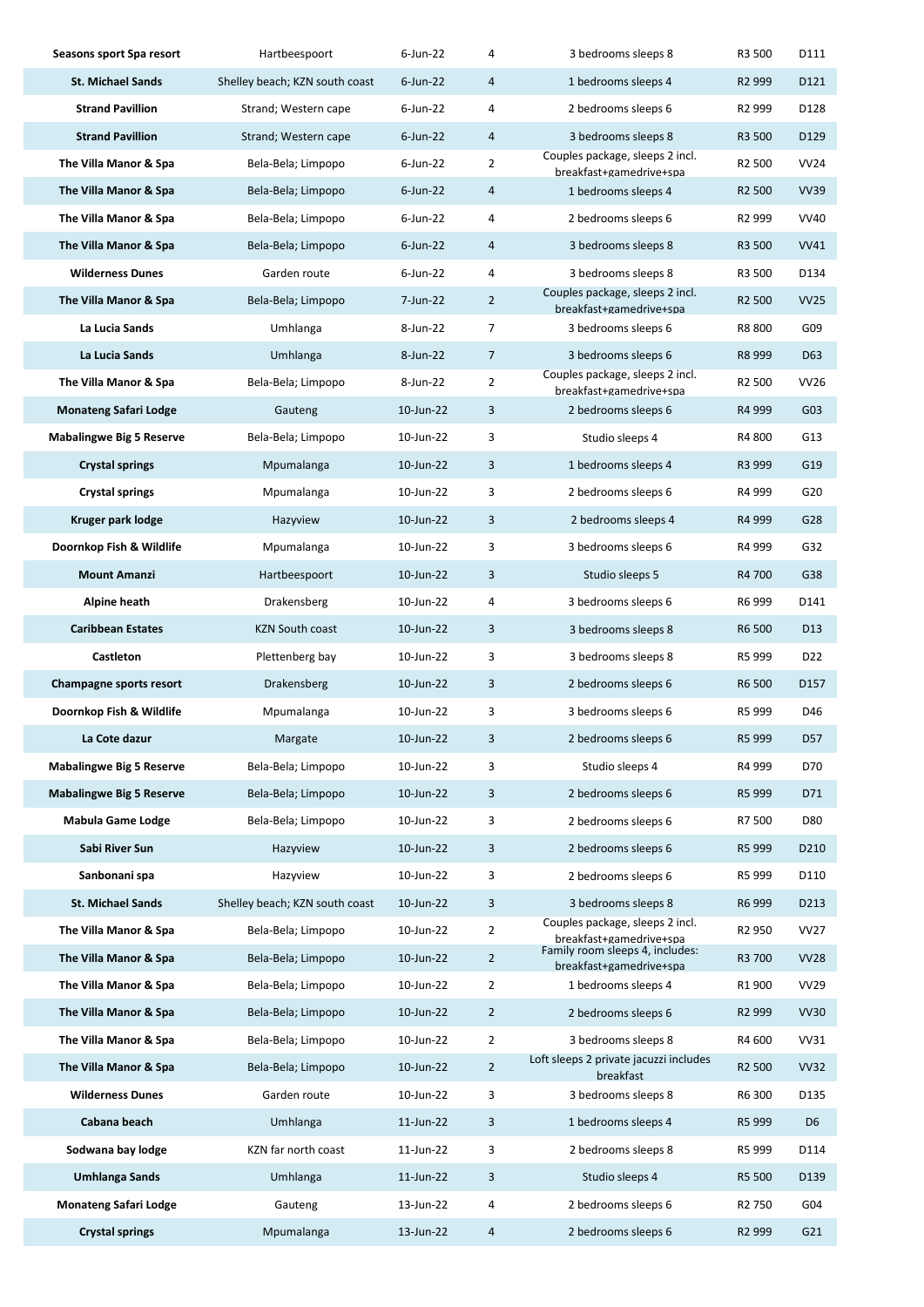| Doornkop Fish & Wildlife        | Mpumalanga                     | 13-Jun-22 | 4 | 3 bedrooms sleeps 6 | R <sub>2</sub> 999 | G33              |
|---------------------------------|--------------------------------|-----------|---|---------------------|--------------------|------------------|
| <b>Mount Amanzi</b>             | Hartbeespoort                  | 13-Jun-22 | 4 | Studio sleeps 5     | R <sub>2</sub> 750 | G37              |
| Castleburn                      | Drakensberg                    | 13-Jun-22 | 4 | 3 bedrooms sleeps 6 | R4 400             | D14              |
| <b>Castleton</b>                | Plettenberg bay                | 13-Jun-22 | 4 | 3 bedrooms sleeps 8 | R3 999             | D <sub>23</sub>  |
| <b>Club Mykonos</b>             | Langebaan                      | 13-Jun-22 | 4 | 2 bedrooms sleeps 6 | R3 300             | D30              |
| <b>Club Mykonos</b>             | Langebaan                      | 13-Jun-22 | 4 | 1 bedrooms sleeps 4 | R <sub>2</sub> 999 | D31              |
| Club Ten                        | <b>Ballito</b>                 | 13-Jun-22 | 4 | 3 bedrooms sleeps 6 | R3 999             | D35              |
| Doornkop Fish & Wildlife        | Mpumalanga                     | 13-Jun-22 | 4 | 3 bedrooms sleeps 6 | R3 500             | D47              |
| La Cote dazur                   | Margate                        | 13-Jun-22 | 4 | 2 bedrooms sleeps 6 | R <sub>2</sub> 999 | D58              |
| Sabi River Sun                  | Hazyview                       | 13-Jun-22 | 4 | 2 bedrooms sleeps 6 | R3 500             | D211             |
| San Lameer                      | <b>KZN South coast</b>         | 13-Jun-22 | 4 | 2 bedrooms sleeps 6 | R3 300             | DD10             |
| <b>St. Michael Sands</b>        | Shelley beach; KZN south coast | 13-Jun-22 | 4 | 2 bedrooms sleeps 6 | R <sub>2</sub> 999 | D122             |
| <b>St. Michael Sands</b>        | Shelley beach; KZN south coast | 13-Jun-22 | 4 | 3 bedrooms sleeps 8 | R3 500             | D123             |
| <b>Strand Pavillion</b>         | Strand; Western cape           | 13-Jun-22 | 4 | 3 bedrooms sleeps 8 | R3 500             | D130             |
| <b>Wilderness Dunes</b>         | Garden route                   | 13-Jun-22 | 4 | 3 bedrooms sleeps 8 | R3 500             | D136             |
| <b>Breakers Resort</b>          | Umhlanga                       | 14-Jun-22 | 4 | Studio sleeps 4     | R <sub>2</sub> 999 | DD <sub>02</sub> |
| Sodwana bay lodge               | KZN far north coast            | 14-Jun-22 | 4 | 2 bedrooms sleeps 8 | R3 300             | D115             |
| La Lucia Sands                  | Umhlanga                       | 15-Jun-22 | 8 | 3 bedrooms sleeps 6 | R9 999             | D64              |
| <b>Manzi Monate</b>             | Gauteng                        | 17-Jun-22 | 3 | 3 bedrooms sleeps 6 | R4 950             | G06              |
| <b>Hazyview Cabanas</b>         | Mpumalanga                     | 17-Jun-22 | 7 | 3 bedrooms sleeps 8 | R9 999             | G31              |
| <b>Mount Amanzi</b>             | Hartbeespoort                  | 17-Jun-22 | 3 | Studio sleeps 5     | R5 200             | G39              |
| <b>Castleton</b>                | Plettenberg bay                | 17-Jun-22 | 3 | 3 bedrooms sleeps 8 | R5 999             | D <sub>24</sub>  |
| Doornkop Fish & Wildlife        | Mpumalanga                     | 17-Jun-22 | 3 | 3 bedrooms sleeps 6 | R5 999             | D48              |
| <b>Mabalingwe Big 5 Reserve</b> | Bela-Bela; Limpopo             | 17-Jun-22 | 3 | 2 bedrooms sleeps 6 | R5 999             | D72              |
| Manyane                         | Pilanesberg                    | 17-Jun-22 | 3 | 2 bedrooms sleeps 6 | R4 999             | owners           |
| <b>Sandpiper Dunes</b>          | Hentiesbay, Nambiai            | 17-Jun-22 | 3 | 2 bedrooms sleeps 6 | R5 999             | DD11             |
| <b>Strand Pavillion</b>         | Strand; Western cape           | 17-Jun-22 | 3 | 1 bedrooms sleeps 4 | R5 800             | D132             |
| <b>Margate Sands</b>            | Margate                        | 18-Jun-22 | 7 | 3 bedrooms sleeps 8 | R9 500             | G10              |
| Sodwana bay lodge               | KZN far north coast            | 18-Jun-22 | 3 | 2 bedrooms sleeps 8 | R5 999             | D116             |
| <b>Manzi Monate</b>             | Gauteng                        | 20-Jun-22 | 4 | 3 bedrooms sleeps 6 | R <sub>2</sub> 999 | G07              |
| Little Eden                     | Cullinan                       | 20-Jun-22 | 4 | 3 bedrooms sleeps 8 | R4 500             | G08              |
| <b>Crystal springs</b>          | Mpumalanga                     | 20-Jun-22 | 4 | 2 bedrooms sleeps 6 | R3 500             | G22              |
| <b>Crystal springs</b>          | Mpumalanga                     | 20-Jun-22 | 4 | 3 bedrooms sleeps 8 | R3 999             | G23              |
| <b>Mount Amanzi</b>             | Hartbeespoort                  | 20-Jun-22 | 4 | Studio sleeps 5     | R <sub>2</sub> 750 | G40              |
| Alpine heath                    | Drakensberg                    | 20-Jun-22 | 4 | 3 bedrooms sleeps 6 | R4 500             | D201             |
| <b>Caribbean Estates</b>        | KZN South coast                | 20-Jun-22 | 4 | 3 bedrooms sleeps 8 | R3 800             | DD <sub>05</sub> |
| Castleburn                      | Drakensberg                    | 20-Jun-22 | 4 | 2 bedrooms sleeps 8 | R4 400             | D15              |
| Castleton                       | Plettenberg bay                | 20-Jun-22 | 4 | 3 bedrooms sleeps 8 | R3 999             | D <sub>25</sub>  |
| <b>Club Mykonos</b>             | Langebaan                      | 20-Jun-22 | 4 | 1 bedrooms sleeps 4 | R <sub>2</sub> 999 | D32              |
| <b>Club Mykonos</b>             | Langebaan                      | 20-Jun-22 | 4 | 2 bedrooms sleeps 6 | R3 300             | D33              |
| Doornkop Fish & Wildlife        | Mpumalanga                     | 20-Jun-22 | 4 | 3 bedrooms sleeps 6 | R3 500             | D49              |
| <b>Dunkeld Country Estate</b>   | Dullstroom                     | 20-Jun-22 | 4 | 3 bedrooms sleeps 8 | R3 700             | GG10             |
| La Cote dazur                   | Margate                        | 20-Jun-22 | 4 | 2 bedrooms sleeps 6 | R <sub>2</sub> 999 | D59              |
| La Cote dazur                   | Margate                        | 20-Jun-22 | 4 | 3 bedrooms sleeps 8 | R3 999             | D60              |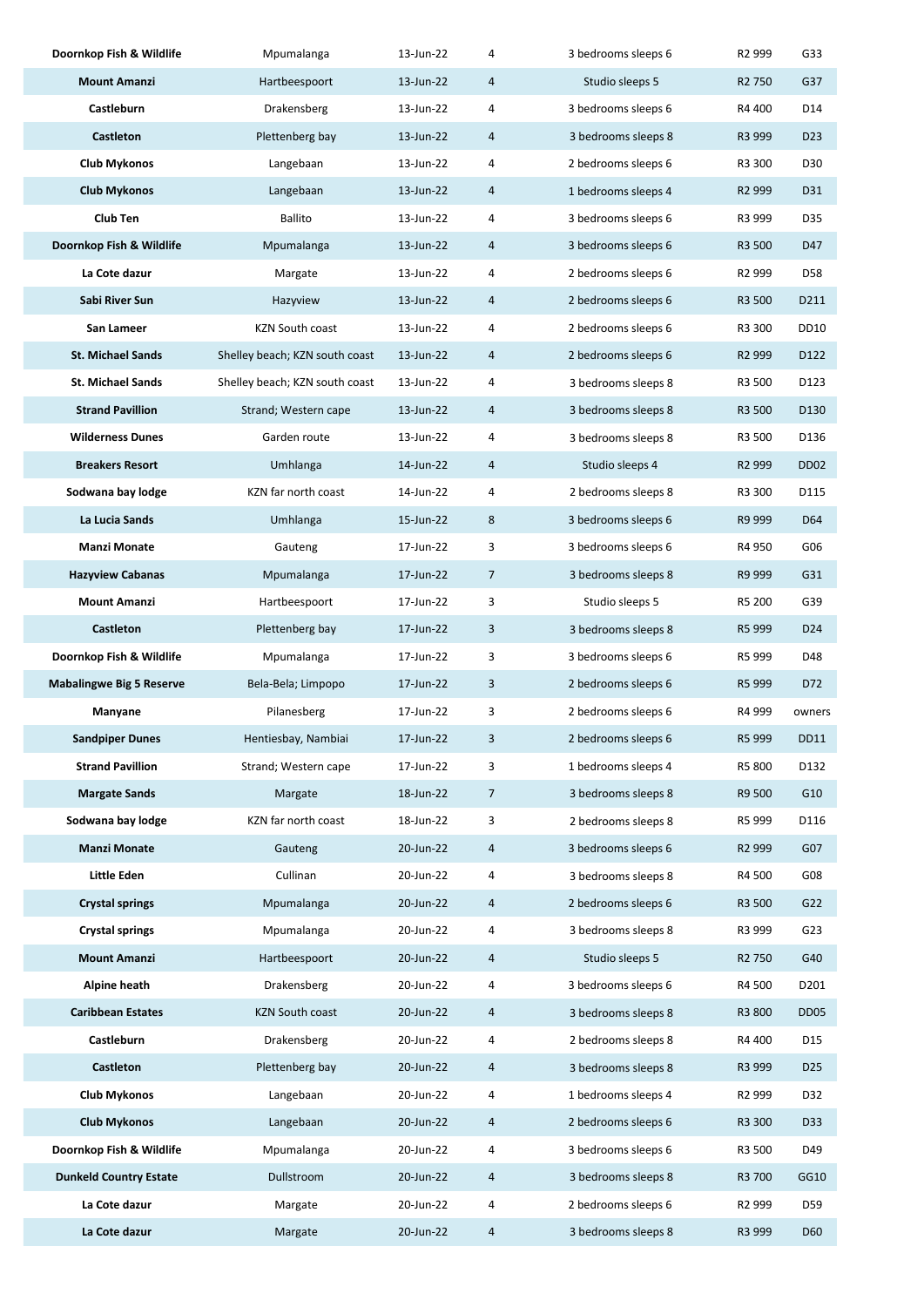| <b>Mabalingwe Big 5 Reserve</b> | Bela-Bela; Limpopo             | 20-Jun-22 | 4              | Studio sleeps 4     | R <sub>2</sub> 999  | D73                           |
|---------------------------------|--------------------------------|-----------|----------------|---------------------|---------------------|-------------------------------|
| <b>Mabula Game Lodge</b>        | Bela-Bela; Limpopo             | 20-Jun-22 | 4              | 2 bedrooms sleeps 6 | R5 500              | D81                           |
| Mabula Game Lodge               | Bela-Bela; Limpopo             | 20-Jun-22 | 4              | 4 bedrooms sleeps 8 | R6 999              | D82                           |
| Manyane                         | Pilanesberg                    | 20-Jun-22 | 4              | 2 bedrooms sleeps 6 | R <sub>2</sub> 999  | owners                        |
| Mount sheba                     | Pilgrimsrest; Mpumalanga       | 20-Jun-22 | 4              | 2 bedrooms sleeps 6 | R <sub>2</sub> 999  | D91                           |
| <b>Pine Lake Resort</b>         | Whiteriver; Mpumalanga         | 20-Jun-22 | 4              | 3 bedrooms sleeps 6 | R <sub>2</sub> 999  | D <sub>100</sub>              |
| <b>St. Michael Sands</b>        | Shelley beach; KZN south coast | 20-Jun-22 | 4              | 2 bedrooms sleeps 6 | R <sub>2</sub> 999  | D124                          |
| <b>Strand Pavillion</b>         | Strand; Western cape           | 20-Jun-22 | 4              | 1 bedrooms sleeps 4 | R <sub>2</sub> 999  | D131                          |
| <b>Wilderness Dunes</b>         | Garden route                   | 20-Jun-22 | 4              | 2 bedrooms sleeps 6 | R3 500              | D137                          |
| Cabana beach                    | Umhlanga                       | 21-Jun-22 | 4              | 1 bedrooms sleeps 4 | R3 500              | D <sub>204</sub>              |
| Sodwana bay lodge               | KZN far north coast            | 21-Jun-22 | 4              | 2 bedrooms sleeps 8 | R3 300              | D117                          |
| <b>Monateng Safari Lodge</b>    | Gauteng                        | 24-Jun-22 | $\overline{7}$ | 2 bedrooms sleeps 6 | R12 500             | G05                           |
| <b>Mabalingwe Big 5 Reserve</b> | Bela-Bela; Limpopo             | 24-Jun-22 | $\overline{7}$ | 2 bedrooms sleeps 6 | R11 500             | G14                           |
| <b>Mabula Game Lodge</b>        | Bela-Bela; Limpopo             | 24-Jun-22 | $\overline{7}$ | 2 bedrooms sleeps 6 | R13 999             | aa3                           |
| Manyane                         | Pilanesberg                    | 24-Jun-22 | 7              | 2 bedrooms sleeps 8 | R9 000              | owners                        |
| Manyane                         | Pilanesberg                    | 24-Jun-22 | $\overline{7}$ | 2 bedrooms sleeps 8 | R9 500              | owners                        |
| Crystal springs                 | Mpumalanga                     | 27-Jun-22 | 4              | 3 bedrooms sleeps 8 | R4 999              | G24                           |
| <b>Crystal springs</b>          | Mpumalanga                     | 27-Jun-22 | 4              | 2 bedrooms sleeps 6 | R3 999              | G <sub>25</sub>               |
| Jackalberry Ridge               | Marlothpark; Mpumalanga        | 1-Jul-22  | 7              | 2 bedrooms sleeps 6 | R <sub>10</sub> 500 | owners                        |
| <b>Caribbean Estates</b>        | <b>KZN South coast</b>         | 15-Jul-22 | 3              | 3 bedrooms sleeps 8 | R6 300              | D148                          |
| Doornkop Fish & Wildlife        | Mpumalanga                     | 15-Jul-22 | 3              | 3 bedrooms sleeps 6 | R6 800              | D168                          |
| <b>Mount Amanzi</b>             | Hartbeespoort                  | 15-Jul-22 | 3              | Studio sleeps 5     | R4 999              | GG21                          |
| La Lucia Sands                  | Umhlanga                       | 16-Jul-22 | 8              | 3 bedrooms sleeps 6 | R <sub>10</sub> 999 | D188                          |
| <b>Caribbean Estates</b>        | <b>KZN South coast</b>         | 18-Jul-22 | $\overline{a}$ | 3 bedrooms sleeps 8 | R3 999              | D149                          |
| Club Mykonos                    | Langebaan                      | 18-Jul-22 | 4              | 2 bedrooms sleeps 6 | R3 500              | D160                          |
| <b>Club Mykonos</b>             | Langebaan                      | 18-Jul-22 | 4              | 3 bedrooms sleeps 8 | R3 999              | D161                          |
| Doornkop Fish & Wildlife        | Mpumalanga                     | 18-Jul-22 | 4              | 3 bedrooms sleeps 6 | R3 500              | D169                          |
| <b>Dunkeld Country Estate</b>   | Mpumalanga                     | 18-Jul-22 | 4              | 3 bedrooms sleeps 8 | R3 999              | GG15                          |
| Kiara Resort                    | Clarens                        | 18-Jul-22 | 4              | 1 bedrooms sleeps 4 | R3 300              | GG <sub>24</sub>              |
| La Cote dazur                   | Margate                        | 18-Jul-22 | 4              | 2 bedrooms sleeps 6 | R3 500              | D182                          |
| La Cote dazur                   | Margate                        | 18-Jul-22 | 4              | 3 bedrooms sleeps 8 | R3 999              | D183                          |
| <b>Mabalingwe Big 5 Reserve</b> | Bela-Bela; Limpopo             | 18-Jul-22 | 4              | 2 bedrooms sleeps 6 | R3 500              | D191                          |
| <b>Mabalingwe Big 5 Reserve</b> | Bela-Bela; Limpopo             | 18-Jul-22 | 4              | 1 bedrooms sleeps 4 | R3 300              | D192                          |
| <b>Mabula Game Lodge</b>        | Bela-Bela; Limpopo             | 18-Jul-22 | 4              | 2 bedrooms sleeps 6 | R4 999              | D195                          |
| <b>Mabula Game Lodge</b>        | Bela-Bela; Limpopo             | 18-Jul-22 | 4              | 4 bedrooms sleeps 8 | R5 999              | D196                          |
| Manyane                         | Pilanesberg                    | 18-Jul-22 | 4              | 2 bedrooms sleeps 6 | R3 500              | D <sub>2</sub> 0 <sub>2</sub> |
| <b>Mount Amanzi</b>             | Hartbeespoort                  | 18-Jul-22 | 4              | Studio sleeps 5     | R <sub>2</sub> 999  | GG22                          |
| Seasons sport Spa resort        | Hartbeespoort                  | 18-Jul-22 | $\overline{a}$ | 3 bedrooms sleeps 8 | R3 999              | D213                          |
| <b>St. Michael Sands</b>        | KZN                            | 18-Jul-22 | 4              | 1 bedrooms sleeps 4 | R3 500              | D216                          |
| <b>St. Michael Sands</b>        | KZN                            | 18-Jul-22 | 4              | 2 bedrooms sleeps 6 | R3 700              | D <sub>217</sub>              |
| <b>St. Michael Sands</b>        | KZN                            | 18-Jul-22 | 4              | 3 bedrooms sleeps 8 | R3 999              | D218                          |
| <b>Strand Pavillion</b>         | Strand; Western cape           | 18-Jul-22 | 4              | 3 bedrooms sleeps 8 | R3 999              | D <sub>220</sub>              |
| <b>Strand Pavillion</b>         | Strand; Western cape           | 18-Jul-22 | 4              | 1 bedrooms sleeps 4 | R3 500              | D221                          |
| <b>Wilderness Dunes</b>         | Garden route                   | 18-Jul-22 | 4              | 3 bedrooms sleeps 8 | R3 999              | D224                          |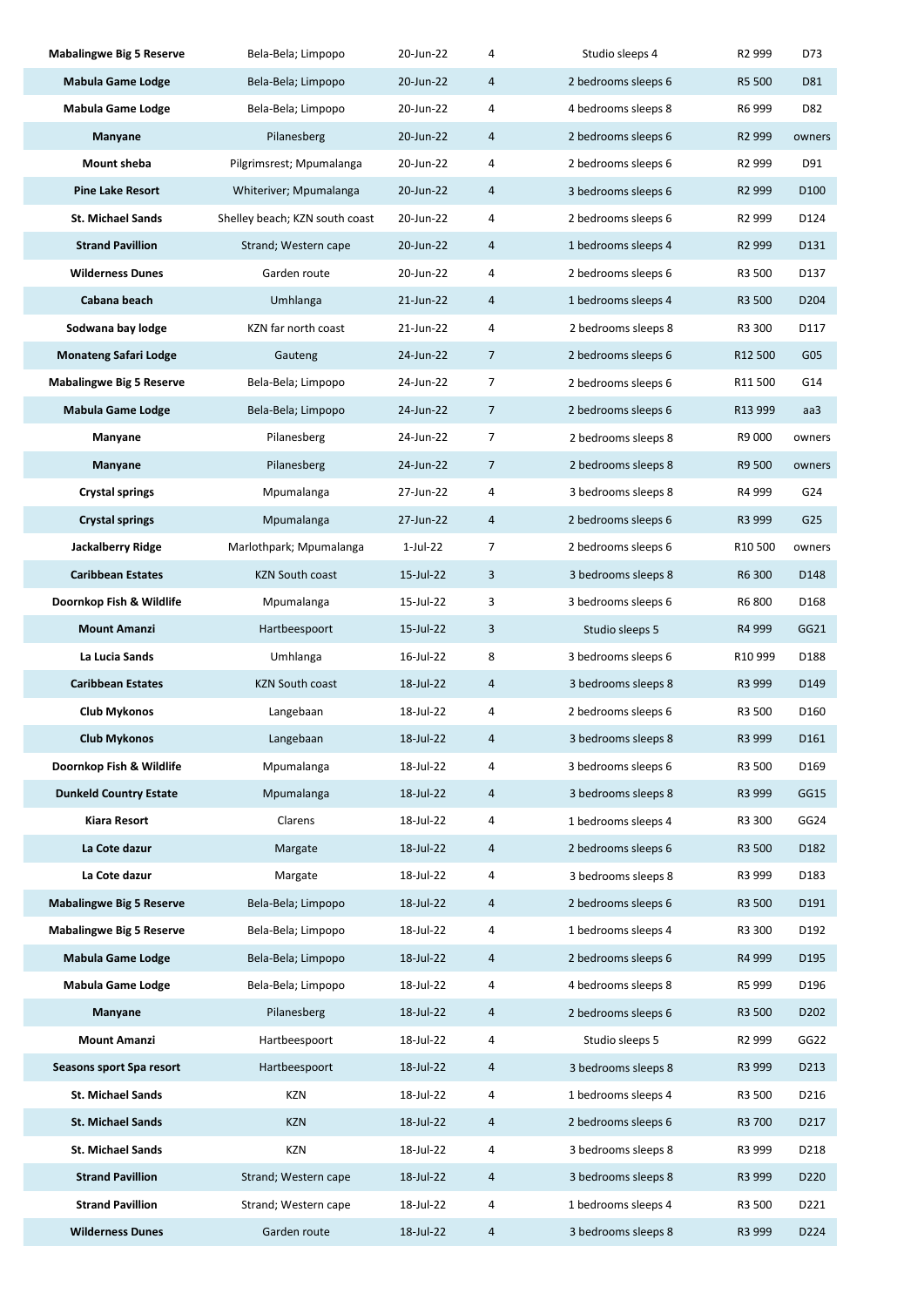| <b>Caribbean Estates</b>        | <b>KZN South coast</b>   | 22-Jul-22   | 3 | 3 bedrooms sleeps 8  | R6 300             | D150              |
|---------------------------------|--------------------------|-------------|---|----------------------|--------------------|-------------------|
| Doornkop Fish & Wildlife        | Mpumalanga               | 22-Jul-22   | 3 | 3 bedrooms sleeps 6  | R6 800             | D170              |
| Fairways                        | Drakensberg              | 22-Jul-22   | 3 | 2 bedrooms sleeps 6  | R6 600             | D177              |
| Magaliespark                    | Hartbeespoort            | 22-Jul-22   | 3 | 1 bedrooms sleeps 4  | R5 999             | D <sub>201</sub>  |
| <b>Millstream Farm</b>          | Dullstroom               | 22-Jul-22   | 3 | 5 bedrooms sleeps 10 | R10 999            | D <sub>204</sub>  |
| Verlorenkloof                   | Mpumalanga               | 22-Jul-22   | 3 | 3 bedrooms sleeps 6  | R6 250             | <b>DD15</b>       |
| La Lucia Sands                  | Umhlanga                 | 24-Jul-22   | 8 | 3 bedrooms sleeps 6  | R10 999            | D189              |
| <b>Alpine heath</b>             | Drakensberg              | 25-Jul-22   | 4 | 3 bedrooms sleeps 6  | R4 500             | D216              |
| <b>Caribbean Estates</b>        | <b>KZN South coast</b>   | 25-Jul-22   | 4 | 3 bedrooms sleeps 8  | R3 999             | D151              |
| Castleburn                      | Drakensberg              | 25-Jul-22   | 4 | 2 bedrooms sleeps 6  | R <sub>2</sub> 999 | D155              |
| Champagne sports resort         | Drakensberg              | 25-Jul-22   | 4 | 1 bedrooms sleeps 4  | R3 500             | D158              |
| <b>Club Mykonos</b>             | Langebaan                | 25-Jul-22   | 4 | 2 bedrooms sleeps 6  | R3 500             | D <sub>162</sub>  |
| <b>Club Mykonos</b>             | Langebaan                | 25-Jul-22   | 4 | 3 bedrooms sleeps 8  | R3 999             | D163              |
| <b>Club Ten</b>                 | <b>Ballito</b>           | 25-Jul-22   | 4 | 3 bedrooms sleeps 6  | R3 500             | D <sub>166</sub>  |
| Doornkop Fish & Wildlife        | Mpumalanga               | 25-Jul-22   | 4 | 3 bedrooms sleeps 6  | R3 500             | D171              |
| Drakensberg sun                 | Drakensberg              | 25-Jul-22   | 4 | 2 bedrooms sleeps 6  | R3 999             | D222              |
| Fairways                        | Drakensberg              | 25-Jul-22   | 4 | 2 bedrooms sleeps 6  | R3 500             | D178              |
| La Cote dazur                   | Margate                  | 25-Jul-22   | 4 | 3 bedrooms sleeps 8  | R3 999             | D184              |
| La Cote dazur                   | Margate                  | 25-Jul-22   | 4 | 2 bedrooms sleeps 6  | R3 500             | D185              |
| <b>Mabula Game Lodge</b>        | Bela-Bela; Limpopo       | 25-Jul-22   | 4 | 2 bedrooms sleeps 6  | R4 999             | D197              |
| <b>Mabula Game Lodge</b>        | Bela-Bela; Limpopo       | 25-Jul-22   | 4 | 4 bedrooms sleeps 8  | R5 999             | D198              |
| Manyane                         | Pilanesberg              | 25-Jul-22   | 4 | 2 bedrooms sleeps 6  | R3 500             | D <sub>2</sub> 03 |
| <b>Mount Amanzi</b>             | Hartbeespoort            | 25-Jul-22   | 4 | 2 bedrooms sleeps 6  | R <sub>2</sub> 999 |                   |
| Mount sheba                     | Pilgrimsrest; Mpumalanga | 25-Jul-22   | 4 | 2 bedrooms sleeps 6  | R3 500             | D206              |
| San Lameer                      | <b>KZN South coast</b>   | 25-Jul-22   | 4 | 2 bedrooms sleeps 6  | R3 500             | D211              |
| Seasons sport Spa resort        | Hartbeespoort            | 25-Jul-22   | 4 | 3 bedrooms sleeps 8  | R3 999             | D214              |
| <b>St. Michael Sands</b>        | KZN                      | 25-Jul-22   | 4 | 1 bedrooms sleeps 4  | R3 500             | D219              |
| <b>Strand Pavillion</b>         | Strand; Western cape     | 25-Jul-22   | 4 | 3 bedrooms sleeps 8  | R3 999             | D222              |
| <b>Strand Pavillion</b>         | Strand; Western cape     | 25-Jul-22   | 4 | 1 bedrooms sleeps 4  | R3 500             | D223              |
| Verlorenkloof                   | Mpumalanga               | 25-Jul-22   | 4 | 3 bedrooms sleeps 6  | R3 999             | DD16              |
| <b>Caribbean Estates</b>        | KZN South coast          | 29-Jul-22   | 3 | 3 bedrooms sleeps 8  | R6 300             | D152              |
| Doornkop Fish & Wildlife        | Mpumalanga               | 29-Jul-22   | 3 | 3 bedrooms sleeps 6  | R6 800             | D172              |
| Fairways                        | Drakensberg              | 29-Jul-22   | 3 | 2 bedrooms sleeps 6  | R6 600             | D179              |
| Kruger park lodge               | Hazyview                 | 29-Jul-22   | 3 | 2 bedrooms sleeps 6  | R6 200             | DD13              |
| La Cote dazur                   | Margate                  | 29-Jul-22   | 3 | 2 bedrooms sleeps 6  | R6 900             | D186              |
| Little Eden                     | Cullinan                 | 29-Jul-22   | 3 | 2 bedrooms sleeps 6  | R5 999             | DD222             |
| <b>Mabalingwe Big 5 Reserve</b> | Bela-Bela; Limpopo       | 29-Jul-22   | 3 | 2 bedrooms sleeps 6  | R6 500             | D193              |
| Manyane                         | Pilanesberg              | 29-Jul-22   | 3 | 2 bedrooms sleeps 6  | R5 999             | <b>DD14</b>       |
| Sabi River Sun                  | Hazyview                 | 29-Jul-22   | 3 | 2 bedrooms sleeps 6  | R6 999             |                   |
| Verlorenkloof                   | Mpumalanga               | 29-Jul-22   | 3 | 4 bedrooms sleeps 10 | R9 999             | <b>DD17</b>       |
| Verlorenkloof                   | Mpumalanga               | 29-Jul-22   | 3 | 3 bedrooms sleeps 6  | R6 250             | DD <sub>18</sub>  |
| Cabana beach                    | Umhlanga                 | 30-Jul-22   | 3 | 1 bedrooms sleeps 4  | R5 999             | D146              |
| Alpine heath                    | Drakensberg              | $1-Aug-22$  | 4 | 3 bedrooms sleeps 6  | R4 500             | D217              |
| <b>Caribbean Estates</b>        | <b>KZN South coast</b>   | $1$ -Aug-22 | 4 | 3 bedrooms sleeps 8  | R3 999             | D153              |